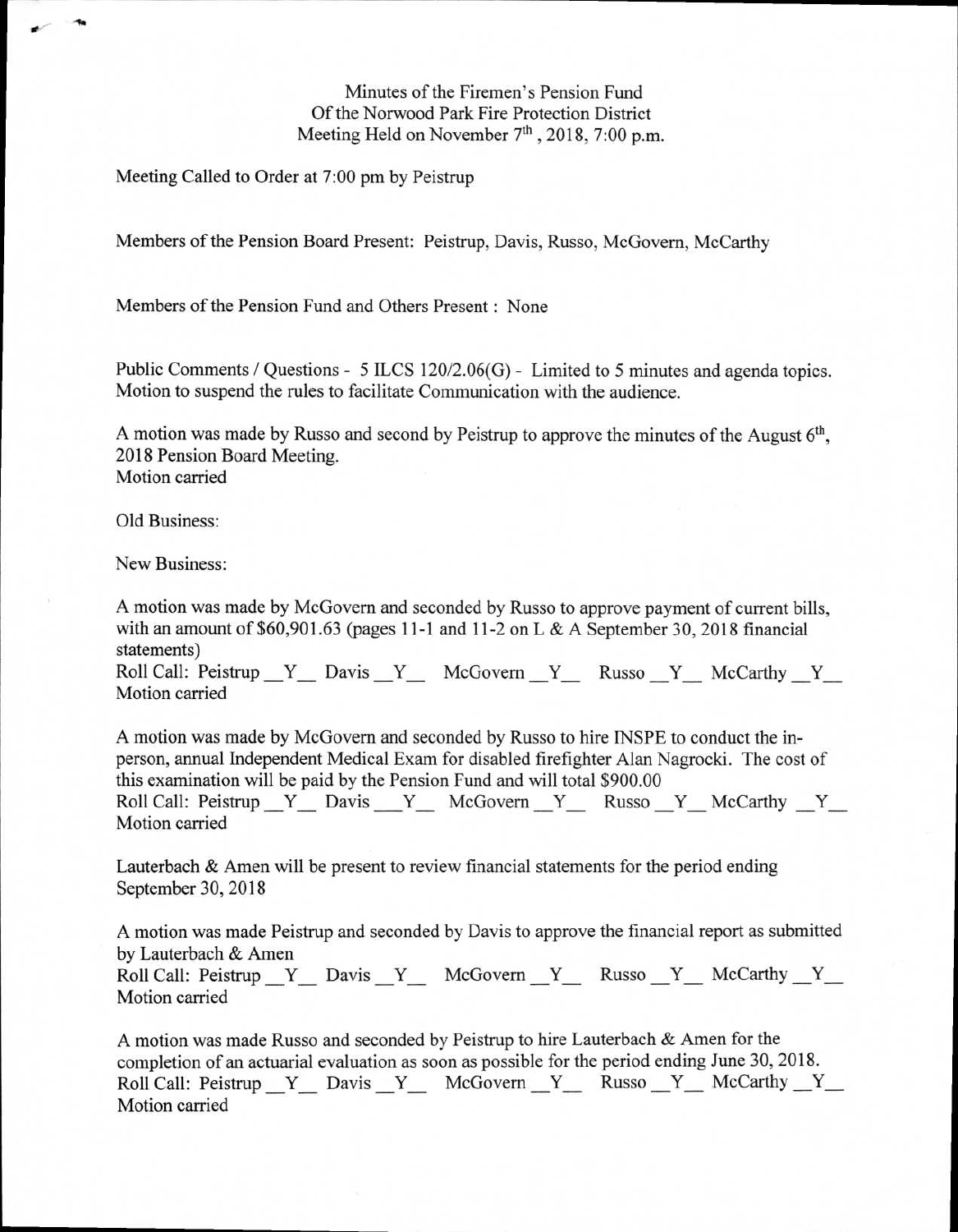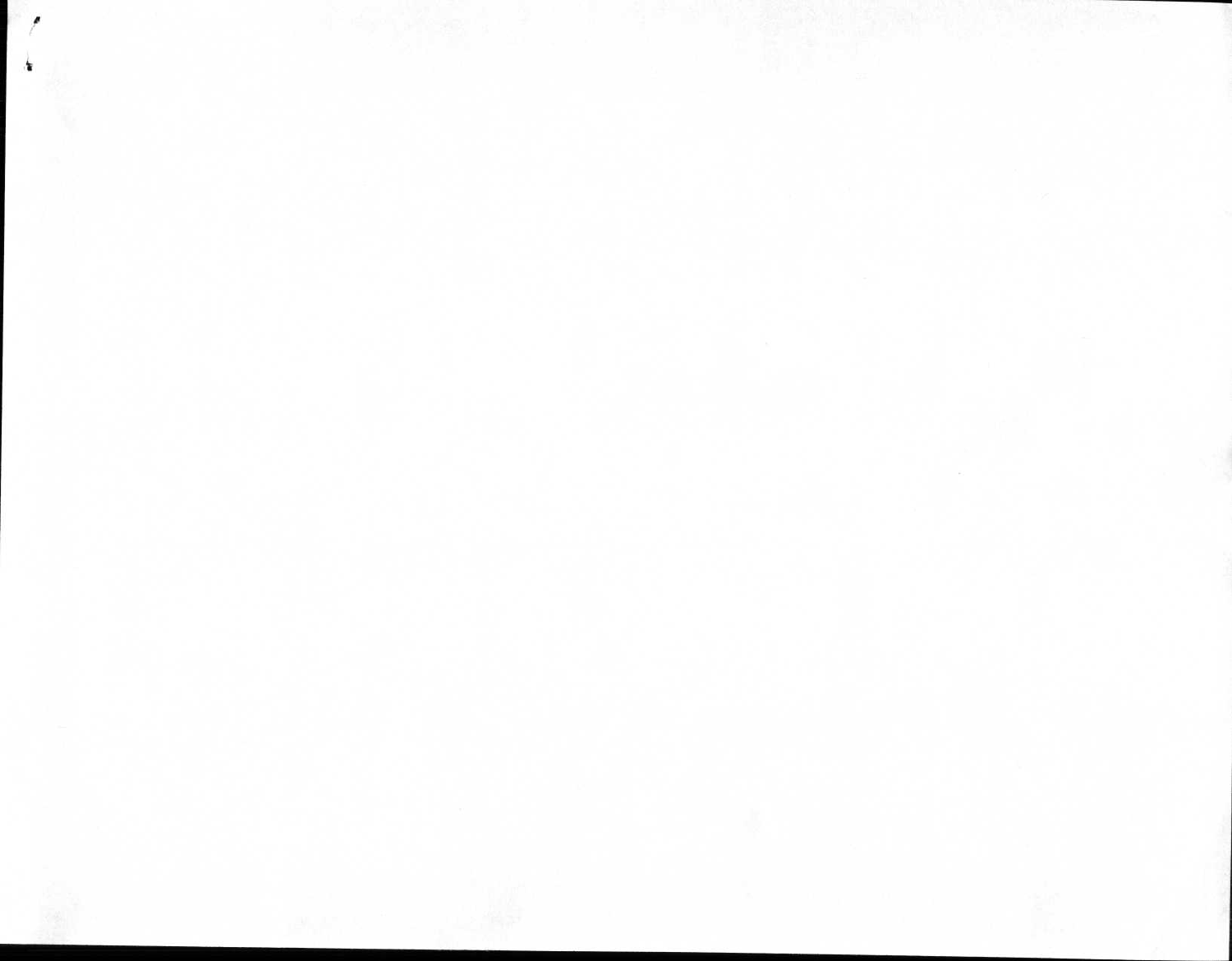MB Financial Bank will be present to give an investment update.

**IP'** 

Brian Labardi from Reimer & Dobrovolny to discuss the annual physical process and the findings of the annual physical from disabled firefighter Al Nagrocki.

A motion was made by Russo and seconded by McCarthy to set a hearing date in the case of disabled firefighter Al Nagrocki in order to determine whether Nagrocki remains disabled or if he is considered no longer considered disabled.

Roll Call: Peistrup Y Davis Y McGovern Y Russo Y McCarthy Y Motion carried

Legal and legislative Update distributed to trustees and will count as one hour of trustee training

A motion was made by Peistrup and seconded by Davis to reimburse Kevin McCarthy for any cost related to the 32 hour mandatory trustee training for new trustees . Roll Call: Peistrup  $Y_$  Davis Y McGovern Y Russo Y McCarthy Y Motion carried

A motion to adjourn the meeting at 8:05 pm by Peistrup and seconded by Davis. Motion carried

Peistrup - Président